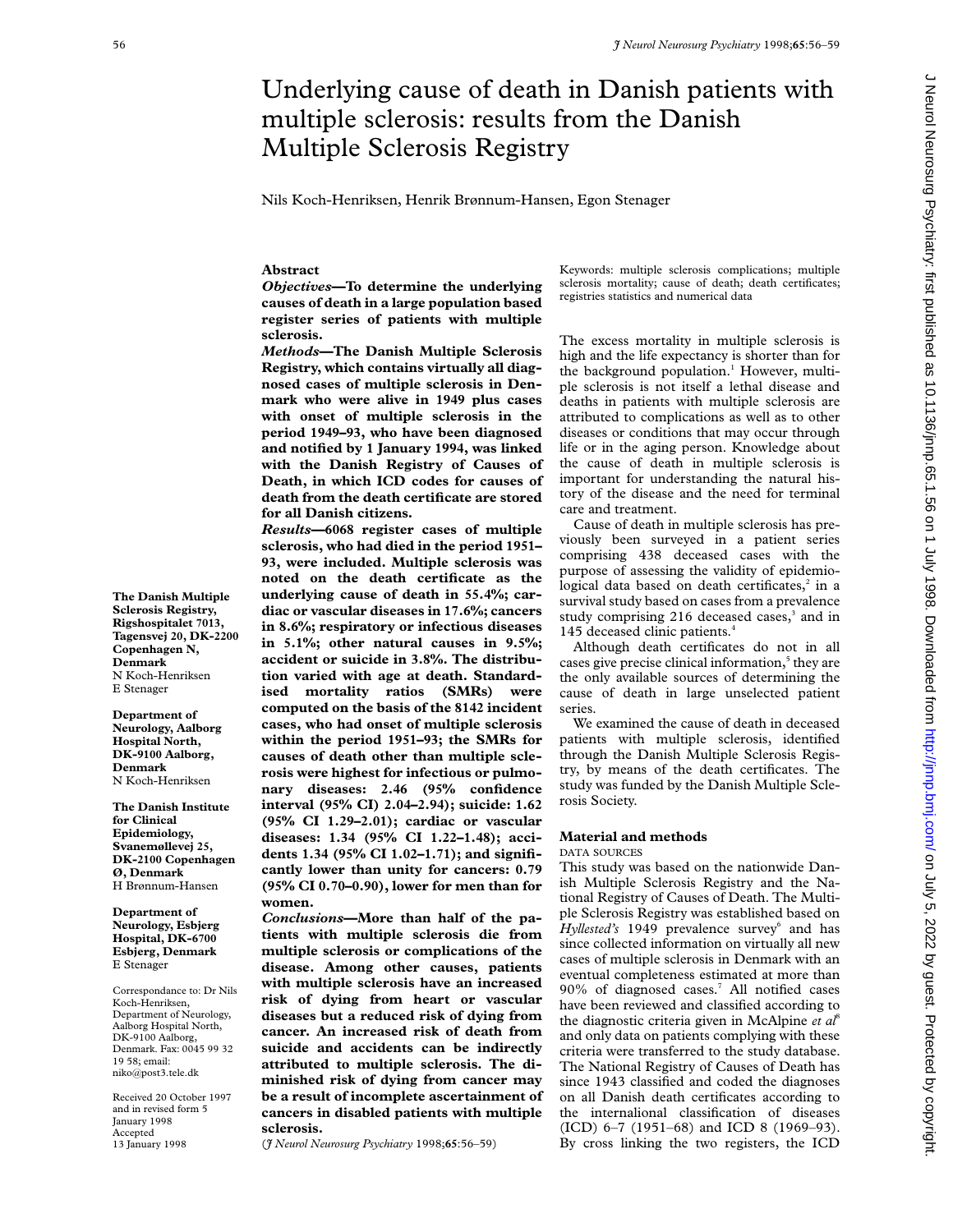*Table 1 Underlying causes of death grouped into six major categories (ICD codes)*

|                                           | ICD 6-7 $(1951-68)$   | ICD 8 (1969-93)  |
|-------------------------------------------|-----------------------|------------------|
| Cardiac or vascular diseases              | 330-334, 400-468      | 390-458          |
| Cancers                                   | $140 - 205$           | $140 - 209$      |
| Accidents or suicide                      | E800-E999             | E800-E999        |
| Respiratory tract diseases and infections | 001-138, 241, 470-527 | 000-136, 460-519 |
| Multiple sclerosis                        | 345                   | 340              |
| Miscellaneous                             | All other             | All other        |

*Table 2 Deceased patients with multiple sclerosis by cause of death and age of death*

|                                                  | Age at death        |                      |                        |                |
|--------------------------------------------------|---------------------|----------------------|------------------------|----------------|
| Cause of death                                   | $0 - 39$<br>$n(\%)$ | $40 - 59$<br>$n(\%)$ | $\geqslant 60$<br>n(%) | All<br>$n(\%)$ |
| Cardiac and vascular diseases                    | 15(2.9)             | 240(9.1)             | 816 (28.1)             | 1071 (17.6)    |
| Cancer                                           | 10(1.9)             | 184 (7.0)            | 330 (11.4)             | 524(8.6)       |
| Respiratory <sup>*</sup> and infectious diseases | 23(4.4)             | 110(4.4)             | 175(6.0)               | 308(5.1)       |
| Multiple sclerosis                               | 398 (76.4)          | 1723 (65.3)          | 1239 (42.6)            | 3360 (55.4)    |
| Other natural causes                             | 36(6.9)             | 255(9.7)             | 284 (9.8)              | 575 (9.5)      |
| Accidents or suicide                             | 39(7.5)             | 128(4.8)             | 63(2.2)                | 230(3.8)       |
| Total                                            | 521 (100)           | 2640 (100)           | 2907 (100)             | 6068 (100)     |

\*Except pulmonary cancer.

*Table 3 Distribution on underlying cause of death in deceased cases who had a postmortem and who did not*

| Cause of death                            | No postmortem<br>$n(\%)$ | Postmortem<br>$n(\%)$ |
|-------------------------------------------|--------------------------|-----------------------|
| Cardiac or vascular diseases              | 952 (17.7)               | 119 (17.6)            |
| Cancers                                   | 466(8.6)                 | 58 (8.6)              |
| Accidents or suicide                      | 184 (3.4)                | 32(4.7)               |
| Respiratory tract diseases and infections | 272(5.0)                 | 36(5.3)               |
| Multiple sclerosis                        | 3000(55.6)               | 360 (53.3)            |
| Miscellaneous                             | 518 (9.6)                | 71(10.5)              |

codes for the causes of death for diseased patients were transferred to the Multiple Sclerosis Registry (approved by the Danish Registry Inspection).

# INCLUSION OF PATIENTS

*The total case series*

In the descriptive part of the study we included all patients, who were prevalent in 1949 or had onset of multiple sclerosis in the period 1949–93 and had died within the period 1951– 93, amounting to 6141. In 73 cases the cause of death was unknown, leaving 6068 cases for the total case series, 2790 men and 3278 women.



*Distribution of underlying causes of death by time 1954–93.*

## *The incident case series*

In the cohort based part of the study, in which standardised mortality ratios (SMRs) were computed, we included the 8142 patients (3326 men and 4816 women) with onset within the period 1951–93. Of those 2803 had died in the interval (1330 men and 1473 women). In just 16 of the deceased cases, the cause of death was unknown.

#### CLASSIFICATION OF UNDERLYING CAUSES OF DEATH

The underlying causes of death were distributed over more than 310 different ICD diagnoses, and 136 of these occurred only once. Thus it was necessary to lump the diagnoses into explicit groups: (1) cardiac or vascular diseases; (2) cancers; (3) infections and respiratory tract diseases (except cancer); (4) accidents and suicide; (5) multiple sclerosis; (6) miscellaneous. Table 1 shows the ICDs for the groups.

#### STANDARDISED MORTALITY RATIOS

To compare the underlying causes of death in patients with multiple sclerosis with the background population, we calculated SMRs—that is, the observed number of multiple sclerosis decedents who have died from the specific cause divided by the expected number calculated from population mortality statistics. This part of the analyses was confined to the cohort of patients who had onset of multiple sclerosis in the period 1951–93.

#### **Results**

DISTRIBUTION OF UNDERLYING CAUSES OF DEATH (THE TOTAL PATIENT SERIES)

The excess death rate of multiple sclerosis has declined since  $1950<sup>1</sup>$  Consequently, the average age at death has increased from about 51 years in 1950 to about 60 years in 1993, which may affect the causes of death. Of the 6068 patients from the total series 3360 (55.4%) died from multiple sclerosis; 524 (8.6%) died from cancer (among whom only eight died from primary malignant neoplasm of the brain); 1071 (17.6%) died from cardiac or vascular disease; 308 (5.1%) died from infectious or respiratory tract disease (excluding pulmonary cancer); 575 (9.5%) died from other natural causes; 230 (3.8%) died from accidents or suicide. Table 2 shows the figures, broken down by age at death, and the figure shows the proportions of causes of death by the period in which death occurred, broken down in four 10-year intervals.

Of the 6068 patients, 676 had undergone postmortem examination. Comparing these cases with those without postmortem showed no difference between the two groups as to underlying cause of death (table 3). Postmortem was more common in young than in older patients: 15.2% of cases dying before the age of 40 years had a postmortem as opposed to 13.2% for patients dying in the interval 40–59 and 8.5% of those dying at the age of 60 or older.

The figure shows an increase in percentage of cancers, and accidents/suicide. The percentage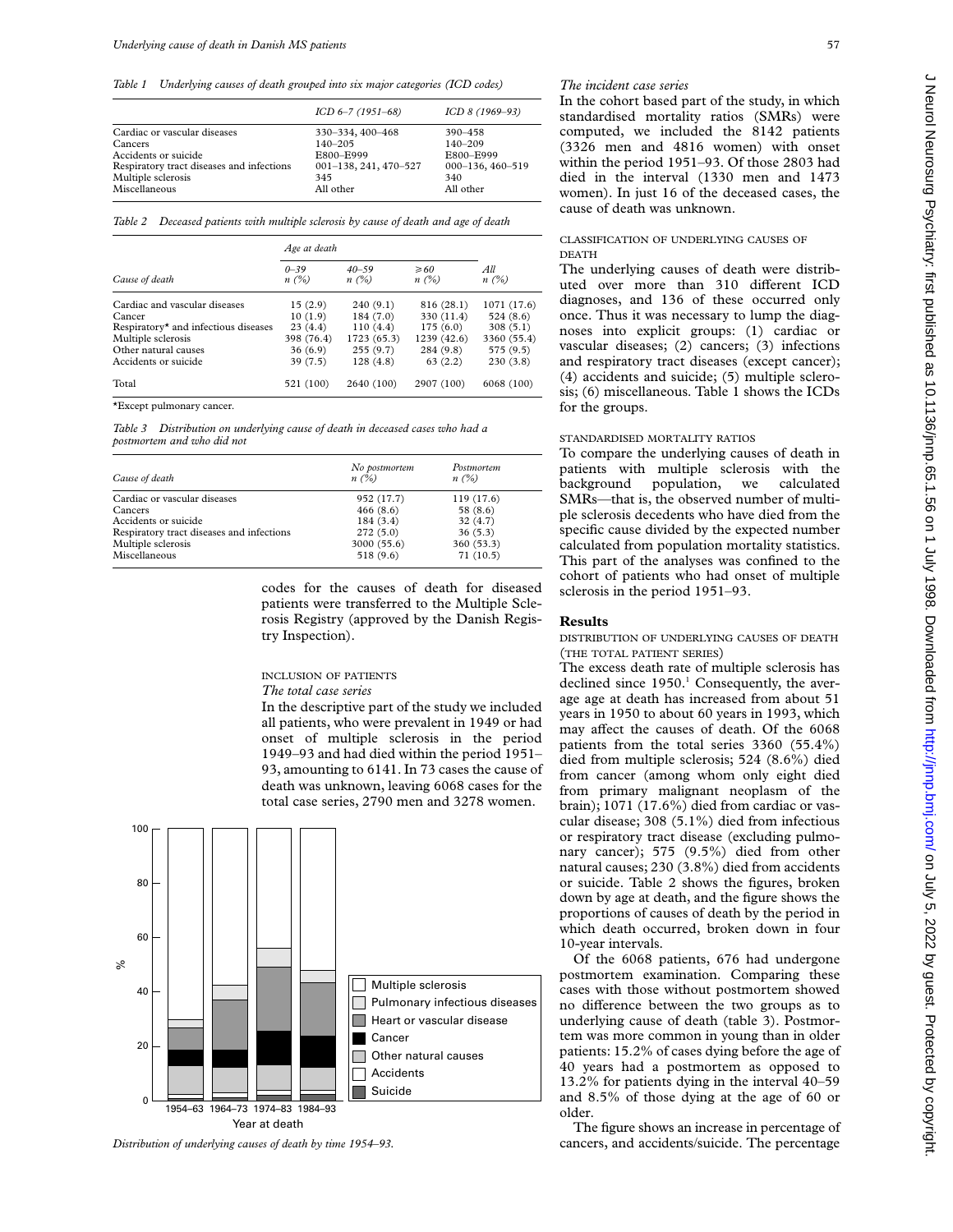of heart and vascular diseases, respiratory tract diseases, and infections increased in the first part of the interval, thereafter it decreased. Conversely, the percentage of multiple sclerosis, when noted as the underlying cause of death, declined from the first to the third decade, after which it increased a little. Multiple sclerosis as an underlying cause of death indicates that these patients have died from complications of multiple sclerosis and not from independently competing causes. Throughout the entire period, the average age of death was 58.4 years and the mean duration of multiple sclerosis from onset was 24.5 years.

As could be expected, the mean age at death differed significantly among the different causes of death: the patients who died at the youngest age were those who died from suicide (48.5 years) followed by patients dying from "MS" (54.9 years) and accidents (56 years). On the other end of the scale were patients who died from cancer (63.3 years) and from cardiac or vascular disease (66.9 years). Patients who died from respiratory tract diseases or infections were on average 60.2 years old.

There was no link between multiple sclerosis and autoimmune diseases. The diagnosis of rheumatoid arthritis was noted on only eight death certificates, and diabetes mellitus occurred in only 177 cases.

# STANDARDISED MORTALITY RATIOS

Table 4 shows the SMRs for common causes of death with 95% confidence intervals (95% CIs). An interval not encompassing unity indicates a significant deviation from population mortality figures.

The SMR for respiratory tract disease was high, reflecting that most of these cases may be related to multiple sclerosis.

Death from cardiac or vascular disease was significantly more common in both male and female patients with multiple sclerosis than in the population although the SMR was just 1.34.

Deaths from suicide were also more common in patients with multiple sclerosis, and the SMR was higher than for cardiac and vascular diseases. We found in this survey that the SMR from suicide was 1.62, which is a little less than previously published.<sup>9</sup>

The SMR for all cancers was only 0.79, which was significantly lower than unity. In particular, the SMR for lung cancer was low  $(0.54)$ , but there was a striking sex difference: males 0.45; females 0.69, and in females it did not differ significantly from the female population. SMR for breast cancer in women was 1.17.

*Table 4 Standardised mortality ratios (95% CIs) by sex and diagnoses*

| Cause of death                                   | Males               | Females             | All                 |
|--------------------------------------------------|---------------------|---------------------|---------------------|
| Cardiac and vascular diseases                    | $1.22(1.07-1.38)$   | $1.55(1.34-1.79)$   | $1.34(1.22 - 1.48)$ |
| Cancers                                          | $0.71(0.57-0.86)$   | $0.86(0.73 - 1.00)$ | $0.79(0.70 - 0.90)$ |
| Respiratory <sup>*</sup> and infectious diseases | $2.46(1.90-3.14)$   | $2.46(1.86 - 3.20)$ | $2.46(2.04-2.94)$   |
| Accidents† (1953–93)                             | $1.32(0.93 - 1.82)$ | $1.36(0.87-2.03)$   | $1.34(1.02 - 1.71)$ |
| Suicide† (1953–93)                               | $1.70(1.26 - 2.26)$ | $1.53(1.07-2.11)$   | $1.62(1.29 - 2.01)$ |
| All causes of death                              | $2.73(2.59 - 2.88)$ | $3.39(3.21 - 3.56)$ | $3.04(2.93 - 3.15)$ |

\*Except pulmonary cancer.

†Accidents and suicides could not be separated before 1953.

## **Discussion**

Diagnoses on death certificates are not the results of a scientific process with formal and uniform diagnostic criteria and strict requirements for documentation of the cause of death. Only 676 of the 6068 deceased cases in this study had undergone postmortem but the distribution of underlying causes of death in the postmortem cases did not differ much from that of the cases without a postmortem (table 3). Assessment of cause of death is in most cases the result of a practical medical judgement, sometimes done by a house doctor with a good knowledge of the patient, in other cases by a visiting physician or a young registrar on night duty, forced to make his or her decision without knowing the patient. Multiple sclerosis was only indicated on 78% of the death certificates either as immediate, underlying, or contributory cause of death. A low frequency of multiple sclerosis on the death certificates was also found in other studies,  $251011$  and underscores this diagnostic imprecision. Hence, death certificates prove unreliable as a source of estimates of mortality rates of multiple sclerosis. The particular low frequencies of multiple sclerosis on the death certificates in this study and in a Norwegian survey<sup>11</sup> may be attributed to a high completeness of ascertainment of benign cases, in which the multiple sclerosis diagnosis is not obvious at death and may be overshadowed by an independent cause of death. Incomplete reporting of the diagnosis on the death certificate was also seen in Parkinson's disease.<sup>12</sup> The imprecision of diagnoses on the death certificate was also underscored by the fluctuation of proportions of causes of death with time (figure), which may not entirely be attributed to change in disease pattern with time.

We found an increased occurrence of cardiac and vascular disease as the underlying cause of death, which is not directly explicable but may be ascribed to a lower level of physical activity in patients with multiple sclerosis. In a Canadian study, $4$  however, the proportion of cases dying from myocardial infarction or stroke was exactly the same as in an age matched population, but the number of patients in that study was very small.

Respiratory diseases and infections as an underlying cause of death are in many instances related to multiple sclerosis, and many terminally ill patients succumb to pulmonary infection; the high SMR is easily understood in this way.

The lowered risk of cancer as the underlying cause of death found in this study, is in agreement with the study of Sadovnick *et al*. <sup>4</sup> In a study implementing the Norwegian Cancer Registry, Midgård *et al*<sup>13</sup> in a smaller sample also found an overall reduced risk of cancer although the reduction did not reach significance. The reduced risk might be explained by a diminished exposure to carcinogenic agents or by a more alert immune system in patients with multiple sclerosis. However, it did not apply to all types of cancer: the SMR for breast cancer was near unity (Midgard *et al*<sup>13</sup> found an increased risk), and in lung cancer there was a